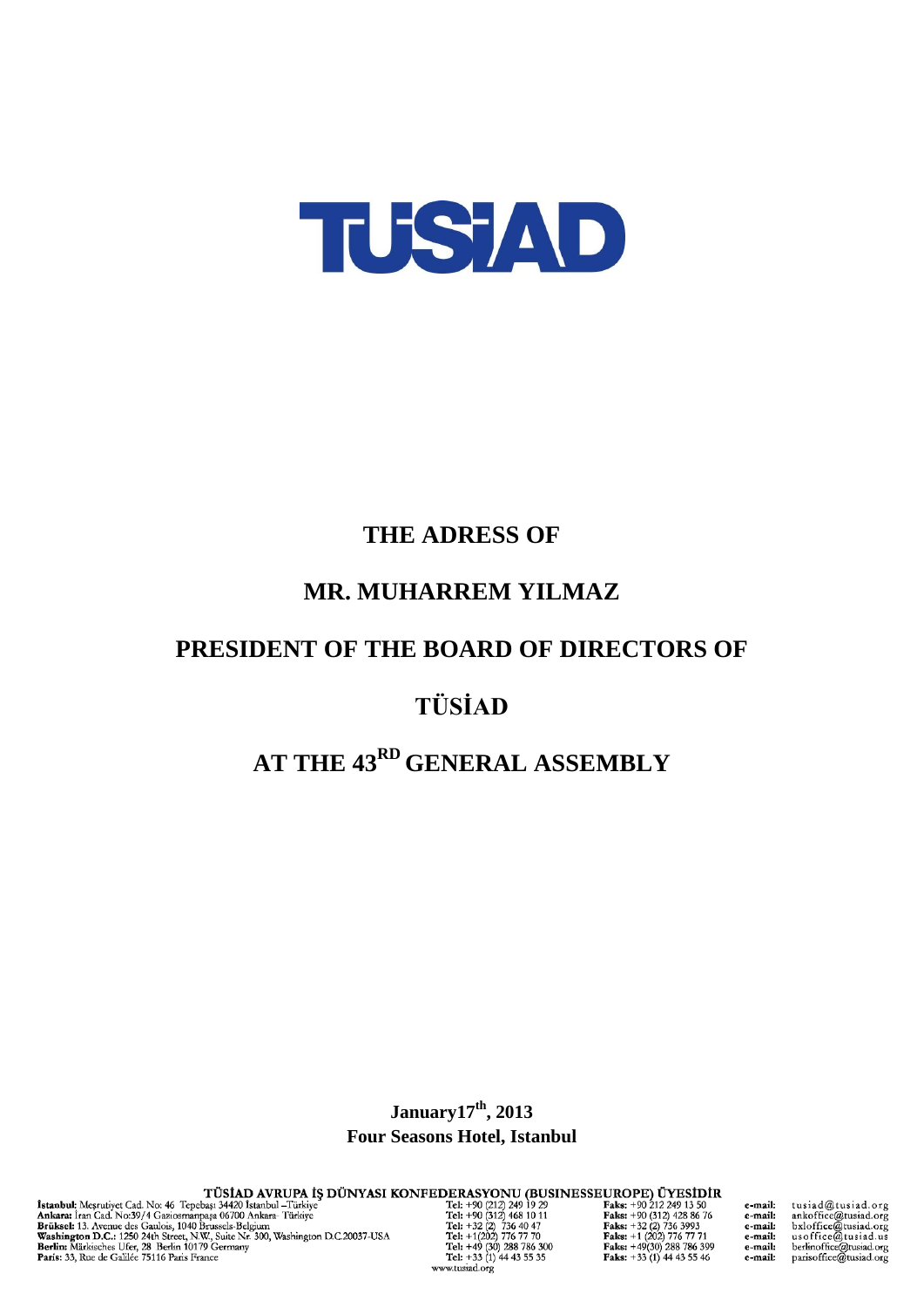Very Esteemed Founders, Presidents of TÜSİAD, Esteemed TÜSİAD members, and Distinguished Members of the Media,

I salute you all with my sincere regards.

I am grateful you deem me and my colleagues worthy for this honorable mission.

I know well that the Presidency of the Board of Directors is not an easy mission, and it requires from the undertaker sacrificing a certain amount of his own business and family life. I am fully aware of the responsibilities of the mission. I and my colleagues elected to the Board of Directors, we will try to fulfill our mission according to the Charter, values and goals TÜSİAD. Our success depends on your support and contributions as much as our own efforts. I hope that you will be generous in giving your support.

As an institution and through the efforts of its members, our association has been one of the architects of the emerging Turkey and its highly respected international standing. I am proud of this fact, and I think we all should be proud of it. We have always defended the open, competitive market economy. We have worked hard to convey the idea that such an economic system can only exist and be sustained together with individual rights, freedom of enterprise, supremacy of law, and a well functioning judiciary system.

Ms. Boyner will always be remembered in the collective memory of our society with her determined attitude during her presidential term, as a defender of these principles. Her leadership and performance inspired the Board of Directors, of which I was a member, and she provided us a period of work which we will always keep in mind with pleasure and pride. We owe Ms. Boyner a debt of gratitude. Thank you my dear President, I wish you will always be by our side.

Esteemed members of TÜSİAD,

During the founding years, the main function of TÜSİAD was to make clear the role of private enterprise in the development of the country. In the '80s we contributed to the struggle of implementing the rules and the institutions of market oriented open economy. Following the end of Cold War we strived for the deepening our democracy in line with the spirit of the new era. 2000s were the years of the struggle for democracy and support of the EU membership process as a way of attaining contemporary standards.

Both Turkey and the world of 2010s are different from the past. The economic relations and the playground of the foreign policy of our country have been diversified. As a result of the economic and diplomatic performance of Turkey in the last decade our country is now among the major actors of the new international system. Our economy has grown and our economic activities has expanded and diversified. Private enterprise has spread all over the country. Turkish entrepreneurs have created new markets and have strengthened their position in there.

In consequence of these developments the issues on our agenda and our representative responsibilities have multiplied. A need for further deepening and specialization is now the order of the day. There are new responsibilities to be assumed by the Board of Directors. Hence, we increased the number of the members of the Board of Directors to 12, with your recent approval. We have also achieved a better representation of our expanding member base in the Board of Directors with this new arrangement.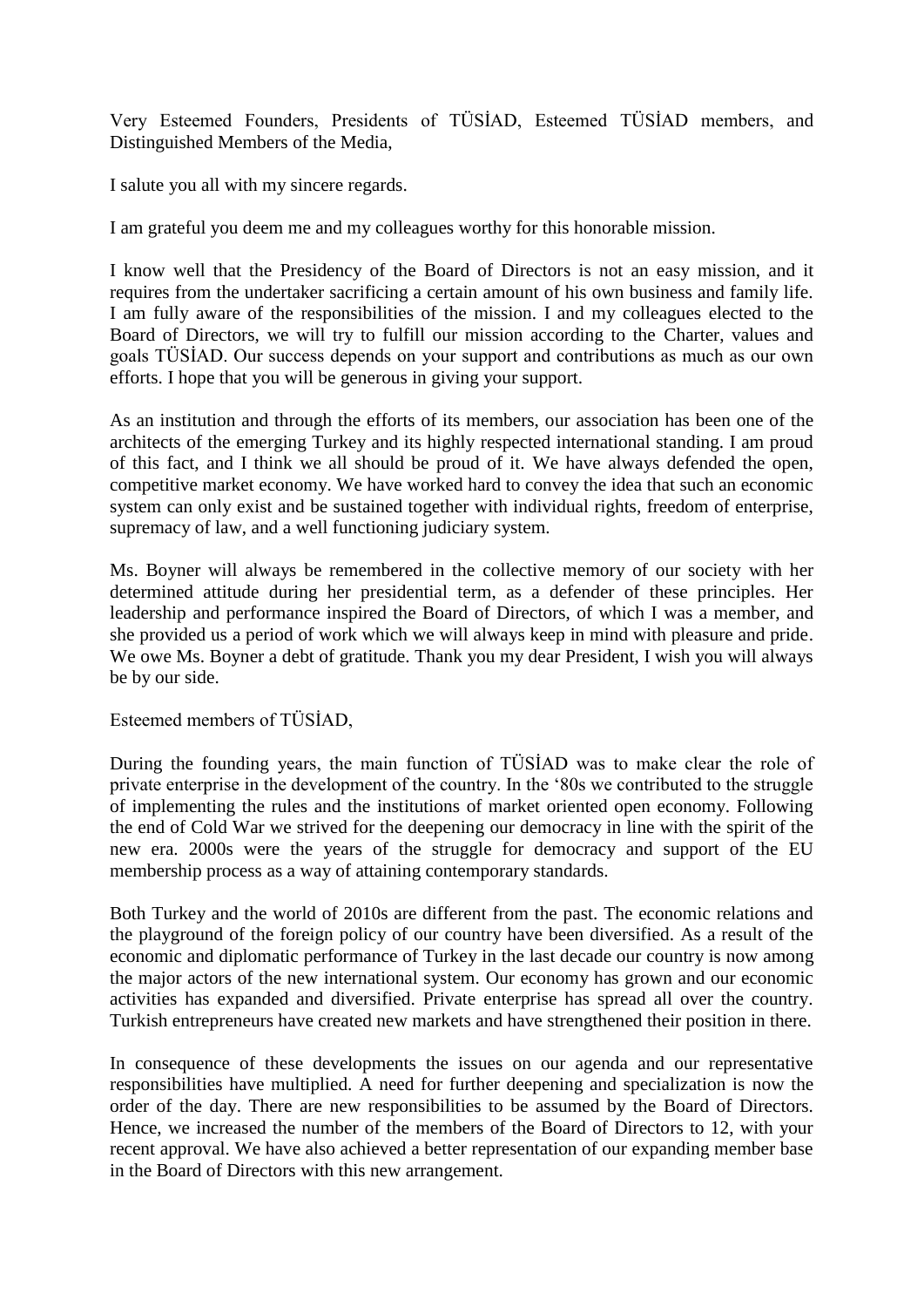#### Esteemed members of TÜSİAD,

The coming period will require the deployment of all our institutional resources in full force. In the era of the restructuring of the world order our country will face political, economic, social and foreign policy choices which will shape our future. These choices will affect closely the welfare, the quality of life, the level of development of our people and the place of our country in the global arena.

I want to share with you in broad stroke our assessment of the current situation and the ensuing priority issues we are planning to consider during the term of office of our Board of Directors.

First, we hope that Conciliatory Committee of the National Assembly completes its work on the new Constitution before the end of this year. We keenly expect that as a result of this work, we will have a constitution securing the individual rights, enlarging the sphere of rights and freedom, restoring the check and balance of powers and protecting the judiciary independence and impartiality. TÜSİAD will continue to contribute to this process with all its means.

Esteemed members of TÜSİAD,

The new constitution will be a very important step towards to answer the chronic problems of Turkey. The events of the last month demonstrate that the public opinion is in favor of using all legitimate methods in order to achieve a social reconciliation. In this context, we give our support to all efforts to end the terrorism and to work a solution for the Kurdish problem.

Esteemed members of TÜSİAD,

As regards to the economy, we all know that while we recovered from the 2008 crisis quite rapidly, this recovery caused macroeconomic imbalances in the years of 2009 and 2010. This is why, a series of stability measures aiming at remedying these imbalances are on the agenda since 2011. These measures are implemented successfully and we achieved en economic soft landing.

Carrying on theses successful monetary and fiscal policies with due discipline is still a prerequisite of the stable development of the economy. However in order to leave behind the current low growth process, the micro reform measures which are the fundamental components of the sustainable growth should be introduced rapidly. On the one hand, we will follow closely the horizontal factors within the context of industrial strategy, affecting all sectors through their impact on the overall competitiveness and on the other hand, we will keep our eyes on the sectoral policies and maintain our support and collaboration with the sectoral institutions. Hence we expect that our members will be active in their respective sectoral institutions and help us to develop this collaboration.

Government initiatives aiming at providing solutions in the micro reform spheres, such as New Incentive Scheme, Industrial Strategy, Input Procurement Strategy and Secure Flexible Employment Program, will keep their place on the working program of TÜSİAD and will be followed with due care.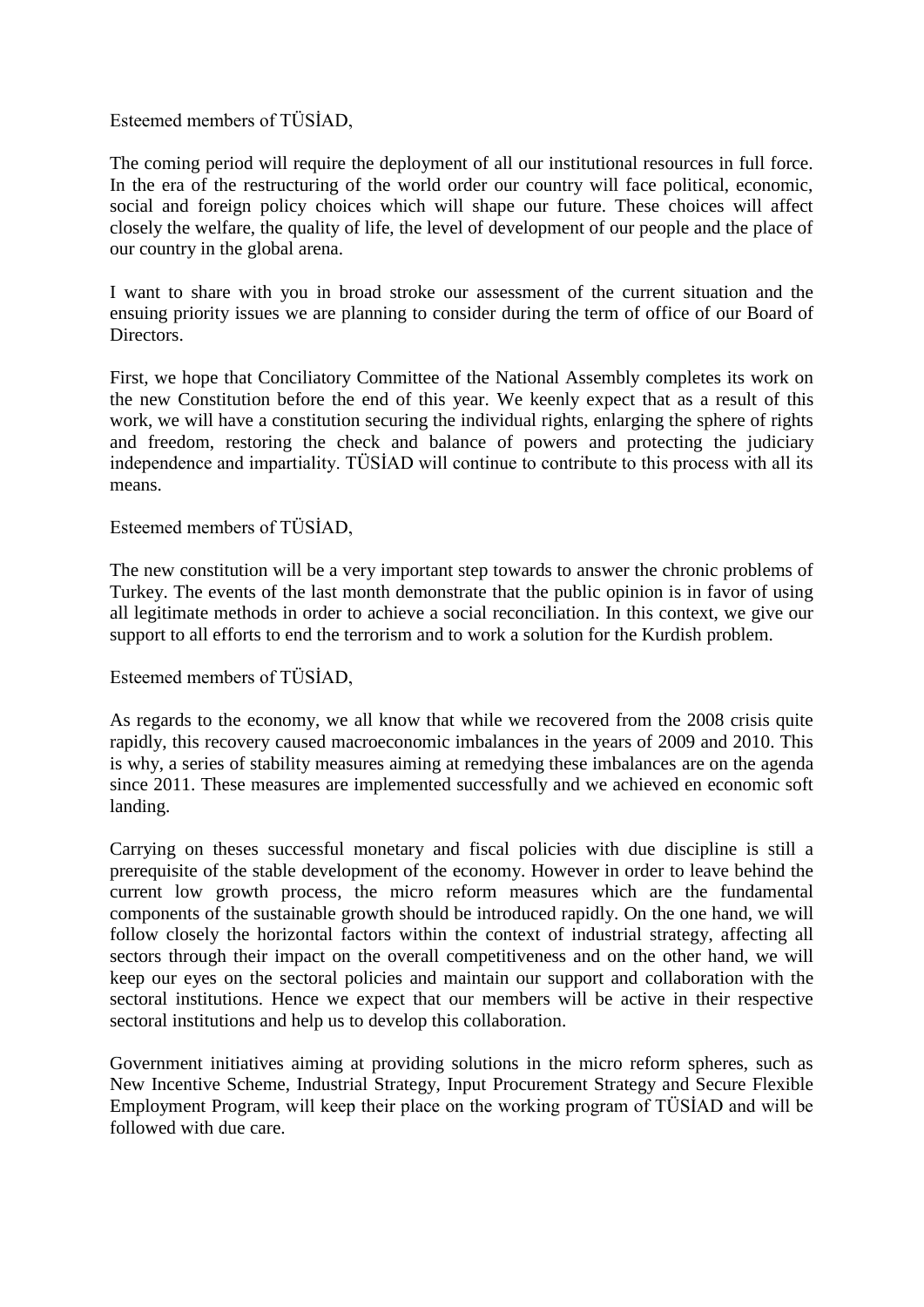Another obstacle to the sustainable growth is regional development disparities. In this area, we will maintain and develop the cooperation with the regional development agencies initiated during the previous term. The structuring of the local business organizations in parallel with the regional development agencies and strengthening them to become an actor influencing regional development plans, is one of our preferential projects.

We live in a global economic system, and hence, our business community should follow global development closely. TÜSİAD is a member of BUSINESSEUROPE since 1987. We are also active in the B-20 initiative within the G-20. In parallel with the increasing economic power of Turkey, our weight in these organizations also increases. In the coming period, both with our representative offices abroad and the Global Economic Relations Committee to be established soon, we will participate in the activities of the international institutions, and we will try to develop strategically important economic, trade and investment relations and to contribute to shaping a system favorable to our interests as well.

Now, I want to talk on the subject of EU, which is one of our principal fields of activities. I know that nowadays, this is not a popular subject. However the crisis in the EU will end sooner or later. I believe that it is crucial for Turkey to be present in the process through which EU will redefine and restructure itself. I want to declare that we are planning a comprehensive study on the new architecture of EU, in collaboration with our counterpart organizations in EU countries.

During our EU process starting with the Customs Union implemented in 1996, our country underwent an important transformation. While the Customs Union brought in competitive power to our economy, full membership process promoted the adoption of higher democratic standards. To revive the negotiation process with the European Union which constitutes a \$17,5 trillion market with a population of 500.000 and per capita income of \$35.000, is one of our most important priorities.

On the other hand, deep power shift in the world affect also our country strongly. With their dizzying growth rates, China and India are candidates to rank among the foremost countries of the future. Russia will continue to translate its power acquired by its oil and natural gas revenues into the global political arena. While Iran aspires to boost its regional weight with its nuclear energy program, the probability of instability in Iraq increases.

We still can't predict when the tragic civil war in Syria will end. In North Africa the process of the "Arab Spring" cleared the way of new, promising, however uncertain developments. All these must be taken into consideration whenever our country has to assess alternatives it faces. We believe that the principle of "Peace at Home, Peace in the World" is the key to live in peace in this global turmoil, and particularly in our region.

Esteemed members of TÜSİAD,

I shared with you the main issues on the agenda of the Board of Directors and our general opinions about them. While addressing these issues, we will need your support, suggestions and warnings. On the brink of a period of restructuring, we believe that the leadership mission of TÜSİAD is more important than ever. We hope that as a result of our efforts, our business community will achieve an enhanced and wide-ranging representative power and we will be able to contribute more effectively to the social accord required for the solution of fundamental problems of our country.